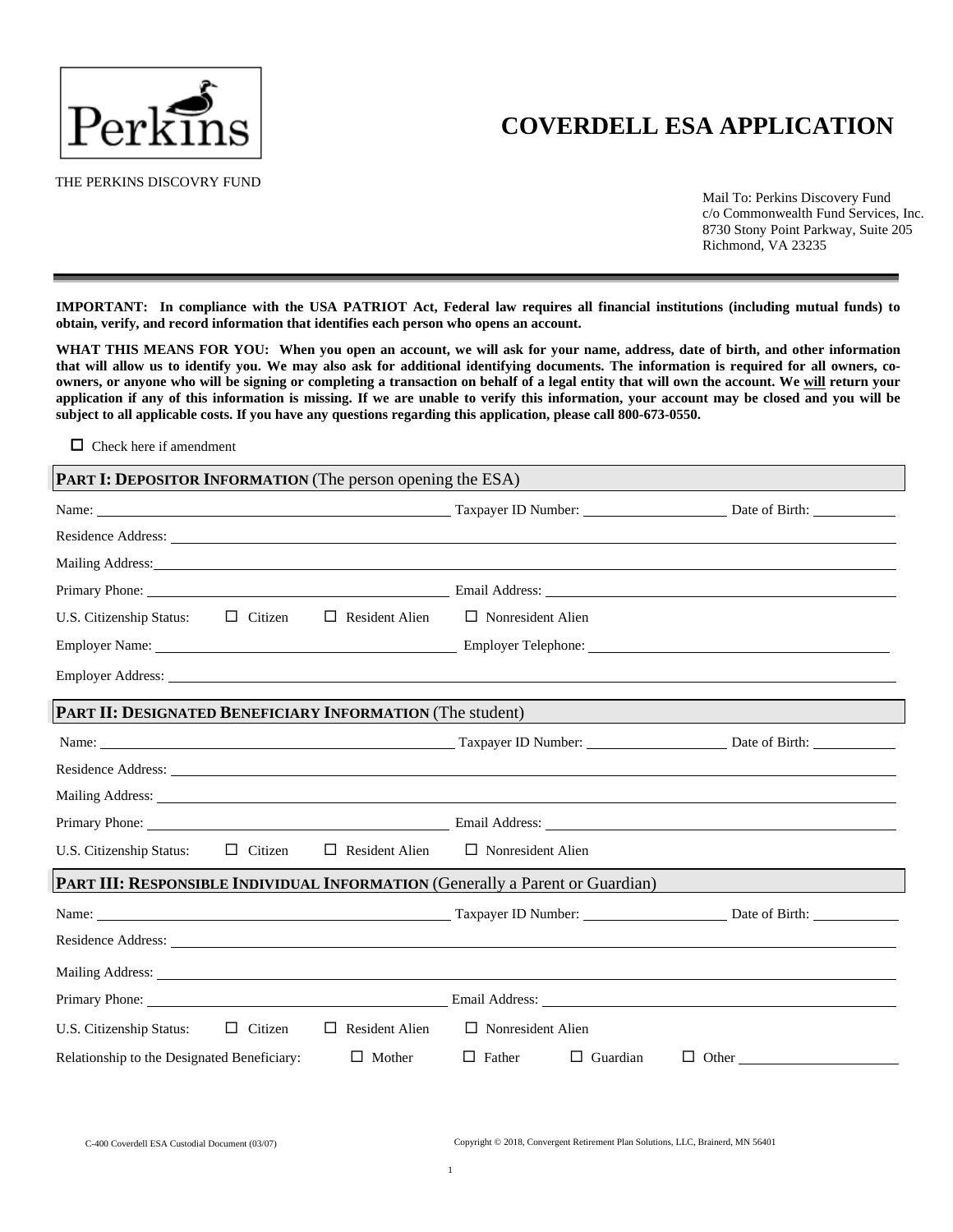## **PART IV: AUTHORITY OF RESPONSIBLE INDIVIDUAL**

#### **Option 1:** *(If no box is checked below, the answer will default to be "No.")*

 $\Box$  Yes  $\Box$  No The Responsible Individual may change the beneficiary designated under this agreement to another member of the Designated Beneficiary's family described in section 529(e)(2) in accordance with the Custodian's procedures.

#### **Option 2:** *(If no box is checked below, the answer will default to be "No.")*

 $\Box$  Yes  $\Box$  No The Responsible Individual shall continue to serve as the Responsible Individual for the Custodial Account after the Designated Beneficiary attains the age of majority under state law and until such time as all assets have been distributed from the Custodial Account and the Custodial Account terminates. If the Responsible Individual becomes incapacitated or dies after the Designated Beneficiary reaches the age of majority under state law, the Responsible Individual shall be the Designated Beneficiary

## **PART V: SUCCESSOR RESPONSIBLE INDIVIDUAL**

If the Responsible Individual named above dies or becomes legally incapacitated while the Designated Beneficiary is a minor under state law, the person designated below, will become the successor Responsible Individual. If no successor is designated, the Designated Beneficiary's parent or guardian will become the successor Responsible Individual.

|                                             |               |                                                |                     | Residence Address: Lawrence Address: Lawrence Address: Lawrence Address: Lawrence Address: Lawrence Address: Lawrence Address: Lawrence Address: Lawrence Address: Lawrence Address: Lawrence Address: Lawrence Address: Lawre |
|---------------------------------------------|---------------|------------------------------------------------|---------------------|--------------------------------------------------------------------------------------------------------------------------------------------------------------------------------------------------------------------------------|
|                                             |               |                                                |                     | Mailing Address: 1988 and 2008 and 2008 and 2008 and 2008 and 2008 and 2008 and 2008 and 2008 and 2008 and 200                                                                                                                 |
|                                             |               |                                                |                     |                                                                                                                                                                                                                                |
| U.S. Citizenship Status: $\Box$ Citizen     |               | $\Box$ Resident Alien $\Box$ Nonresident Alien |                     |                                                                                                                                                                                                                                |
| Relationship to the Designated Beneficiary: | $\Box$ Mother | $\Box$ Father                                  | $\Box$ Guardian     | $\Box$ Other $\Box$                                                                                                                                                                                                            |
| PART VI: CONTRIBUTION INFORMATION           |               |                                                |                     |                                                                                                                                                                                                                                |
| Source of Funds (Select One):               |               |                                                |                     |                                                                                                                                                                                                                                |
| <b>Regular Contribution</b>                 | Amount:       |                                                | Tax Year: 1988 1988 |                                                                                                                                                                                                                                |
| Direct Transfer                             | Total Amount: |                                                |                     |                                                                                                                                                                                                                                |
| Rollover<br>⊔                               | Total Amount: |                                                | Basis:              | Earnings:                                                                                                                                                                                                                      |
| Other<br>П.                                 |               |                                                |                     | Explain:                                                                                                                                                                                                                       |
| <b>PART VII: INVESTMENT SELECTION</b>       |               |                                                |                     |                                                                                                                                                                                                                                |

Please fill in amount(s) and make check(s) payable to the applicable Fund(s). If investing by wire please call 800-673-0550 for instructions Other Method of Investing: \_

 $\Box$  The Perkins Discovery Fund  $\ast$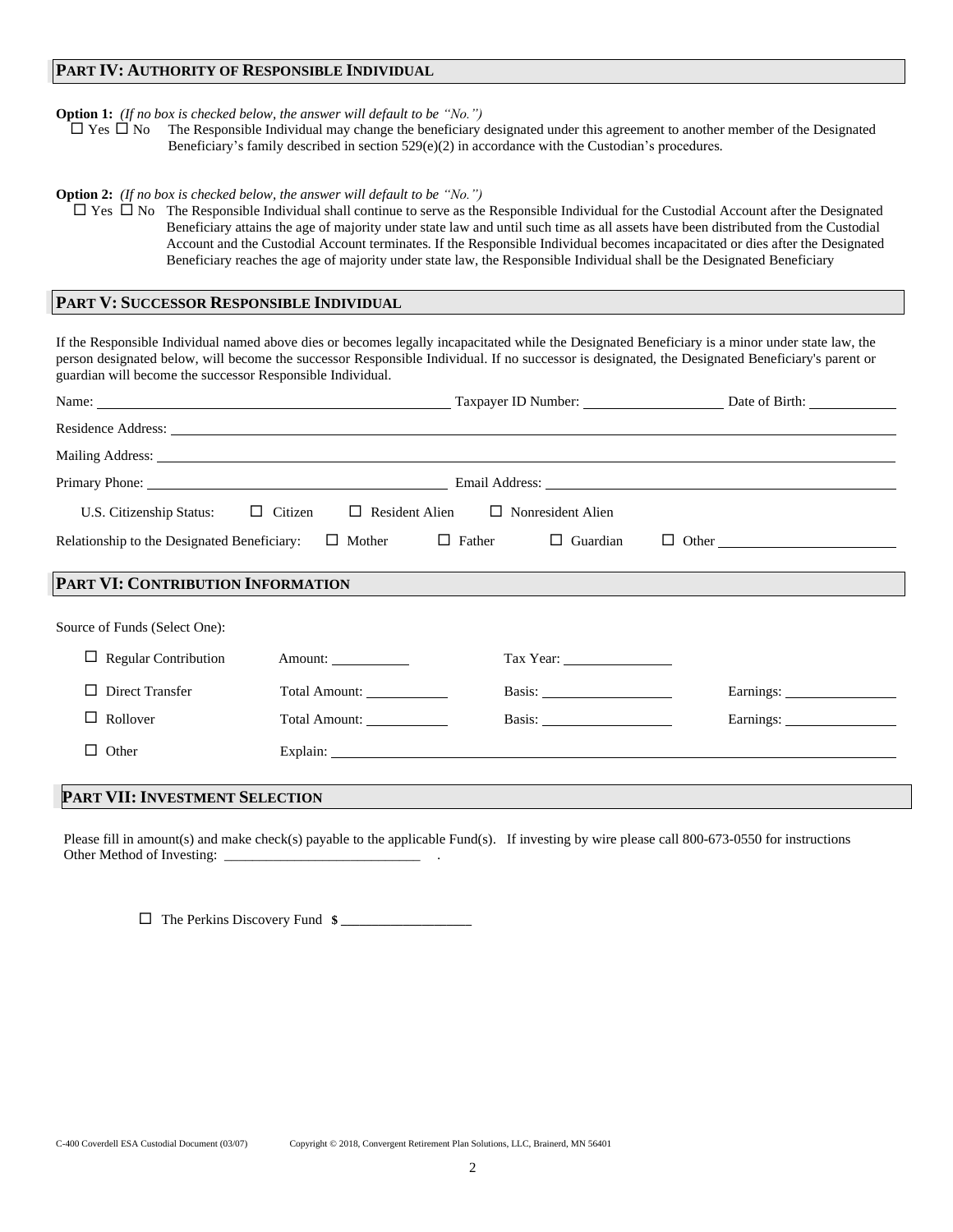# **PART VIII: DEATH BENEFICIARY DESIGNATION**

The following Death Beneficiaries will be entitled to receive any benefits upon the Designated Beneficiary's death. If the primary or contingent status is not indicated, the individual or entity will be considered a primary beneficiary. Upon the Designated Beneficiary's death, the Coverdell ESA assets will be divided in equal shares (unless indicated otherwise) to the primary beneficiaries who survive the Designated Beneficiary. If no primary beneficiaries survive the Designated Beneficiary, the Coverdell ESA will be divided in equal shares (unless indicated otherwise) to the contingent beneficiaries who survive the Designated Beneficiary. The beneficiary designation may be changed or revoked at any time by completing a new *Coverdell ESA Change of Designation Form* and providing it to the ESA Custodian.

|  | <b>Type:</b> $\Box$ Primary $\Box$ Contingent Share Percentage: 6%                                                                                                                         |  | Taxpayer ID Number: Date of Birth:                                                                                                                        |
|--|--------------------------------------------------------------------------------------------------------------------------------------------------------------------------------------------|--|-----------------------------------------------------------------------------------------------------------------------------------------------------------|
|  |                                                                                                                                                                                            |  |                                                                                                                                                           |
|  |                                                                                                                                                                                            |  |                                                                                                                                                           |
|  | <u> 1989 - Jan Samuel Barbara, margaret a shekara ta 1989 - An tsara tsara tsara tsara tsara tsara tsara tsara ts</u><br><b>Type:</b> $\Box$ Primary $\Box$ Contingent Share Percentage: 6 |  | and the contract of the contract of the contract of the contract of the contract of the contract of the contract of<br>Taxpayer ID Number: Date of Birth: |
|  |                                                                                                                                                                                            |  | Name: $\Box$ Not a Family Member $\Box$ Not a Family Member $\Box$ Not a Family Member $\Box$ Not a Family Member                                         |
|  |                                                                                                                                                                                            |  |                                                                                                                                                           |
|  |                                                                                                                                                                                            |  |                                                                                                                                                           |
|  |                                                                                                                                                                                            |  | Type: □ Primary □ Contingent Share Percentage: 6 Taxpayer ID Number: Date of Birth: Date of Birth:                                                        |
|  |                                                                                                                                                                                            |  | Name: $\Box$ Not a Family Member $\Box$ Not a Family Member $\Box$ Not a Family Member                                                                    |
|  |                                                                                                                                                                                            |  |                                                                                                                                                           |
|  | <b>Type:</b> $\Box$ Primary $\Box$ Contingent Share Percentage: 6                                                                                                                          |  | Taxpayer ID Number: Date of Birth:                                                                                                                        |
|  |                                                                                                                                                                                            |  |                                                                                                                                                           |
|  |                                                                                                                                                                                            |  |                                                                                                                                                           |

 $\Box$  Addendum attached for additional beneficiaries. If you need additional space to name beneficiaries, attach a separate sheet that includes all information requested above. Sign and date the sheet.

To name a Trust as your beneficiary, attach to this form either a copy of the Trust Agreement, or a certification, in writing, acceptable to the ESA Custodian.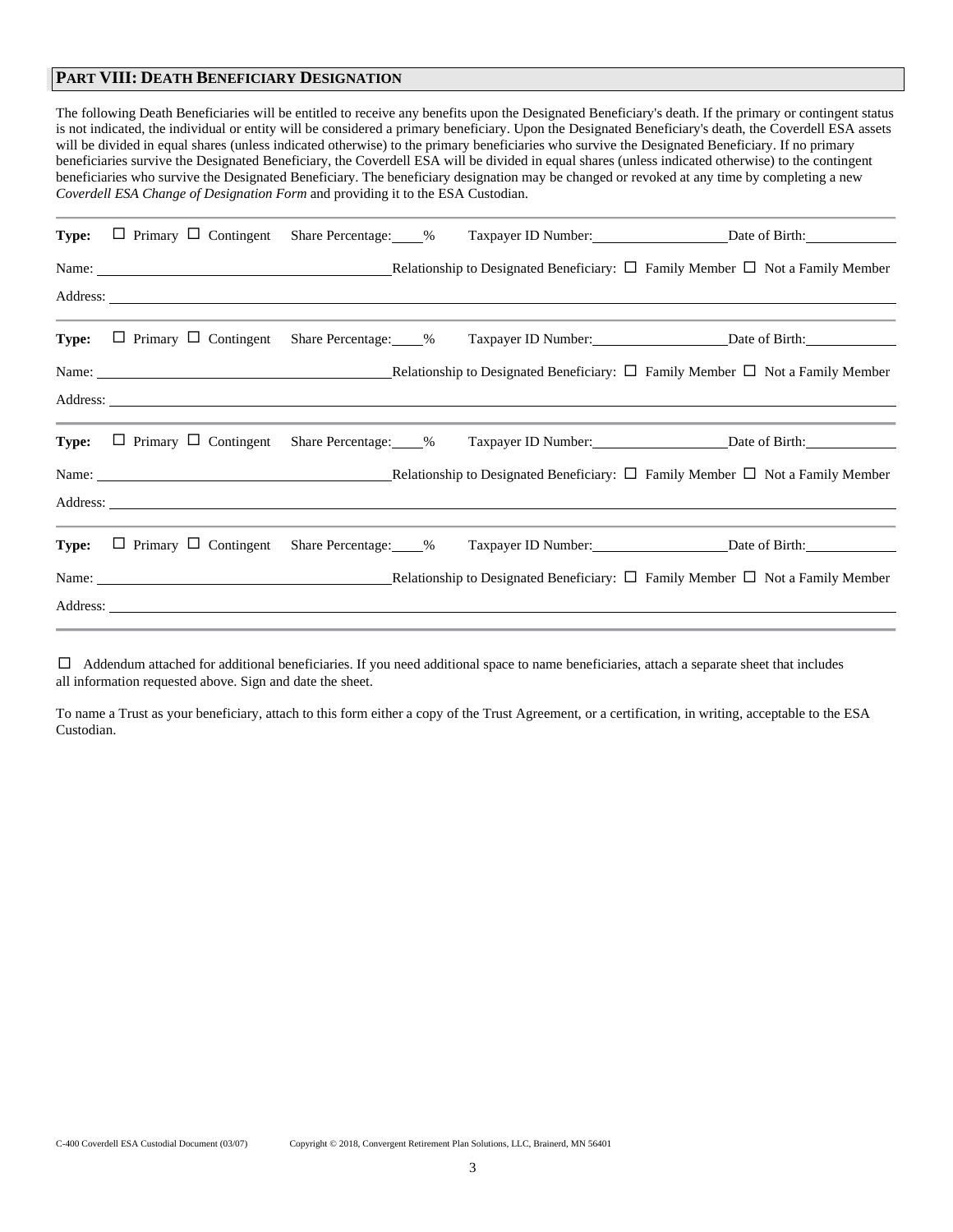# **PART IX: SPOUSAL CONSENT**

This section is completed if the Designated Beneficiary resides in or this Coverdell ESA is located in a community or marital property state. This section may have important tax consequences to the Designated Beneficiary and the Designated Beneficiary's spouse, so please consult with a competent advisor prior to completing. If the Designated Beneficiary is not currently married, but marries in the future, a new beneficiary designation that includes the spousal consent provisions must be completed.

# **CURRENT MARITAL STATUS**

## **I am not married**

I understand that if I become married in the future, I must complete a new beneficiary designation that includes the spousal consent provisions.

# **I am married**

I understand that if I designate a primary beneficiary other than my spouse, my spouse must sign below.

By signing below, I acknowledge that I am the spouse of the ESA Designated Beneficiary and agree with and consent to the designation of a primary Death Beneficiary other than, or in addition to, me. I have been advised to consult a competent advisor and I assume all responsibility regarding this consent. The Custodian has not provided me any legal or tax advice.

Signature of Spouse of Designated Beneficiary:

| $\mathbf{v}$<br>$\boldsymbol{\Lambda}$ | Date: |
|----------------------------------------|-------|
| Witness:                               |       |
| $\mathbf X$                            | Date: |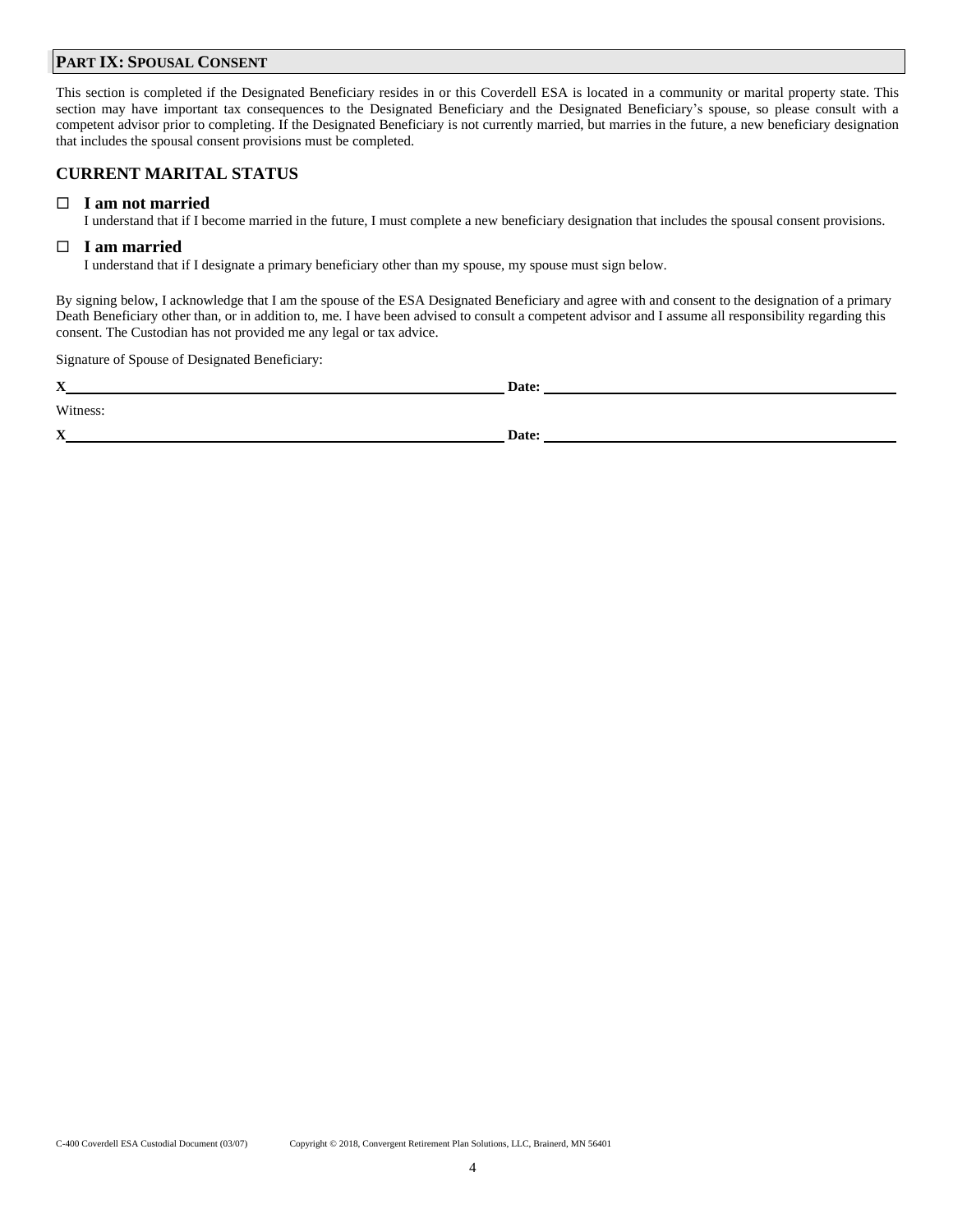# **PART X: ACCOUNT SERVICE OPTIONS FOR YOUR ESA**

**Systematic investment program** *(The completion of this section is optional)* This option provides an automatic investment into the ESA by transferring money directly from your bank account via ACH (Automated Clearing House) on a scheduled basis. The automatic investment program may require a minimum deposit. Other account restrictions may also apply. Please provide all of your bank account information AND attach a voided check or deposit slip. Contributions made to the ESA using the automatic investment option will be for the *current tax year*.

**Frequency:** Monthly, on the  $15<sup>th</sup>$  day of each month.

### **Investment Information:**

| Investment Name: <u>Contract Communication</u> Contract Identification Number: Amount (\$):                                                                                            |                                |  |
|----------------------------------------------------------------------------------------------------------------------------------------------------------------------------------------|--------------------------------|--|
|                                                                                                                                                                                        |                                |  |
| <b>Bank Account Information</b> Provide information about your checking or savings account to establish a systematic investment program by ACH.<br>Please select one of the following: |                                |  |
| Attach a voided check or deposit slip for your bank account. Please use tape; do not staple.<br>⊔                                                                                      |                                |  |
| $\Box$ Provide information about your bank account below.                                                                                                                              |                                |  |
| <b>Enter your checking or savings account information:</b> Account Type:                                                                                                               | $\Box$ Checking $\Box$ Savings |  |
|                                                                                                                                                                                        |                                |  |
|                                                                                                                                                                                        |                                |  |
|                                                                                                                                                                                        |                                |  |
|                                                                                                                                                                                        |                                |  |
| Name(s) on Bank Account:                                                                                                                                                               | Bank Account Number:           |  |

| John and Jane Doe<br>123 Any Street<br>Anytown, USA 12345 | Date                                                                                     | 1003           |
|-----------------------------------------------------------|------------------------------------------------------------------------------------------|----------------|
| PAY TO THE<br>ORDER OF                                    | Tape your voided check or preprinted<br>deposit slip here.<br>Please do not use staples. | <b>DOLLARS</b> |
| <b>BANK NAME</b><br><b>BANK ADDRESS</b>                   |                                                                                          |                |
| MEMO                                                      |                                                                                          |                |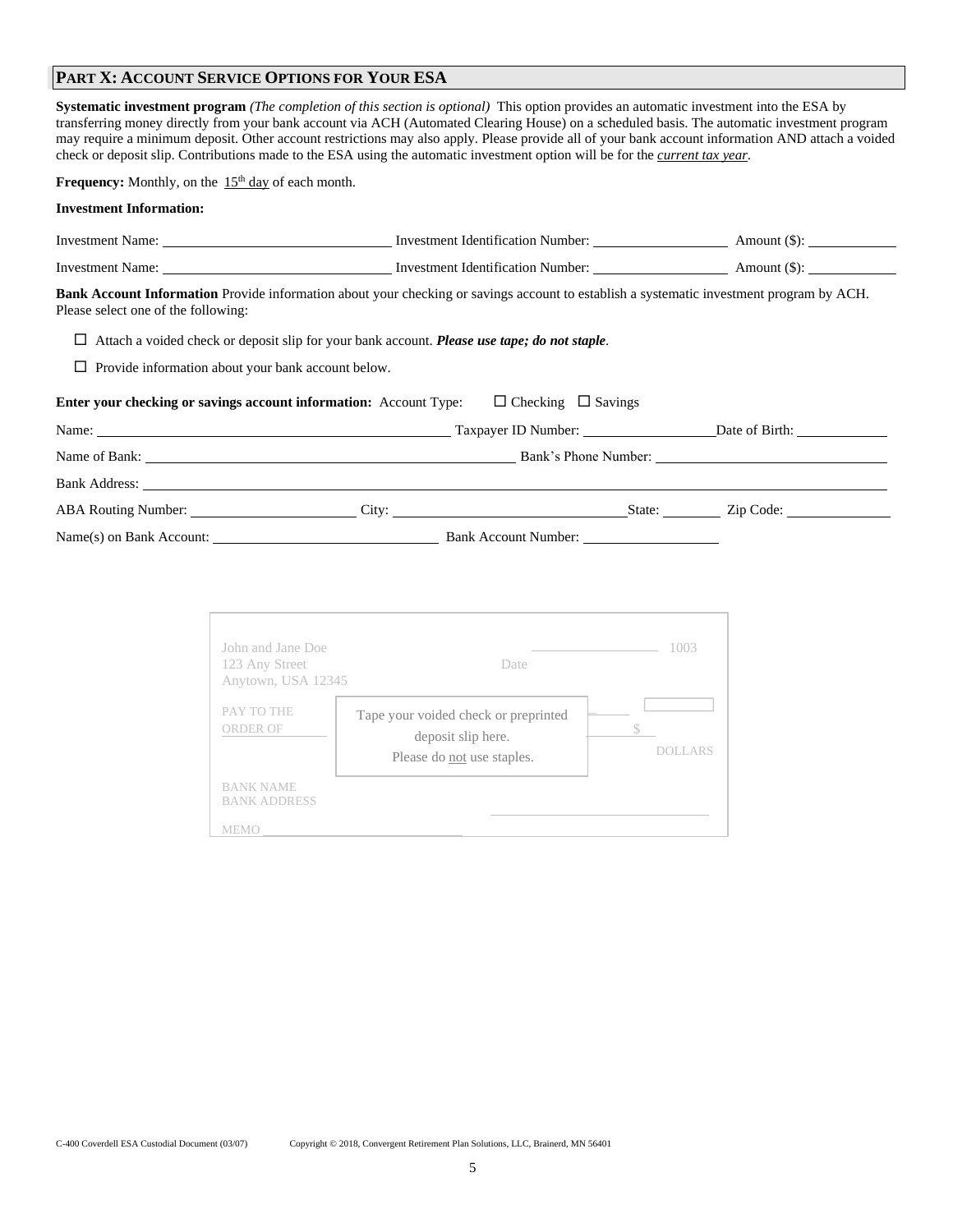# **PART XI: DUPLICATE ACCOUNT STATEMENT**

| $\Box$ Yes, please send a duplicate statement to:                                                                                                                                                                                                                                                                                                                                                                                               |                                                                                                                                                                                                                                                       |  |
|-------------------------------------------------------------------------------------------------------------------------------------------------------------------------------------------------------------------------------------------------------------------------------------------------------------------------------------------------------------------------------------------------------------------------------------------------|-------------------------------------------------------------------------------------------------------------------------------------------------------------------------------------------------------------------------------------------------------|--|
|                                                                                                                                                                                                                                                                                                                                                                                                                                                 |                                                                                                                                                                                                                                                       |  |
|                                                                                                                                                                                                                                                                                                                                                                                                                                                 |                                                                                                                                                                                                                                                       |  |
| PART XII: FOR DEALER USE ONLY                                                                                                                                                                                                                                                                                                                                                                                                                   |                                                                                                                                                                                                                                                       |  |
|                                                                                                                                                                                                                                                                                                                                                                                                                                                 |                                                                                                                                                                                                                                                       |  |
|                                                                                                                                                                                                                                                                                                                                                                                                                                                 |                                                                                                                                                                                                                                                       |  |
| Supervisor's Full Name: Supervisory Supervisory Supervisory Supervisory Supervisory Supervisory Supervisory Supervisory Supervisory Supervisory Supervisory Supervisory Supervisory Supervisory Supervisory Supervisory Superv                                                                                                                                                                                                                  |                                                                                                                                                                                                                                                       |  |
|                                                                                                                                                                                                                                                                                                                                                                                                                                                 |                                                                                                                                                                                                                                                       |  |
| Financial Institution Name: 1986. The Contract of the Contract of the Contract of the Contract of the Contract of the Contract of the Contract of the Contract of the Contract of the Contract of the Contract of the Contract                                                                                                                                                                                                                  |                                                                                                                                                                                                                                                       |  |
|                                                                                                                                                                                                                                                                                                                                                                                                                                                 |                                                                                                                                                                                                                                                       |  |
|                                                                                                                                                                                                                                                                                                                                                                                                                                                 |                                                                                                                                                                                                                                                       |  |
| Dealer Number: Number: Number: Number: Number: Number: Number: Number: Number: Number: Number: Number: Number: Number: Number: Number: Number: Number: Number: Number: Number: Number: Number: Number: Number: Number: Number:                                                                                                                                                                                                                  |                                                                                                                                                                                                                                                       |  |
| PART XIII: MAILING INSTRUCTIONS<br>Please send completed form to: Commonwealth Fund Services, Inc. 8730 Stony Point Pkwy, Suite 205, Richmond, VA 23235                                                                                                                                                                                                                                                                                         | and the company of the company of the company                                                                                                                                                                                                         |  |
| PART IX: RIGHT OF ACCUMULATION                                                                                                                                                                                                                                                                                                                                                                                                                  |                                                                                                                                                                                                                                                       |  |
| (Certain eligibility guidelines may apply.)                                                                                                                                                                                                                                                                                                                                                                                                     |                                                                                                                                                                                                                                                       |  |
| PART X: LETTER OF INTENT                                                                                                                                                                                                                                                                                                                                                                                                                        |                                                                                                                                                                                                                                                       |  |
| I plan to invest over a series being period a total of at least: (Check only one box)                                                                                                                                                                                                                                                                                                                                                           |                                                                                                                                                                                                                                                       |  |
|                                                                                                                                                                                                                                                                                                                                                                                                                                                 | $\Box$ \$50,000 $\Box$ \$100,000 $\Box$ \$500,000 $\Box$ \$1,000,000 or more $\Box$ I am already investing under an existing letter of intent.                                                                                                        |  |
| If you intend to invest a certain amount over a 13 month period, you may be entitled to reduced sales charges on your purchases.* If the amount<br>indicated is not invested within 13 months, regular sales charge rates will apply to shares purchased and any difference in the sales charge owed<br>versus the sales charge previously paid will be deducted from escrowed shares. Please refer to the prospectus for terms and conditions. |                                                                                                                                                                                                                                                       |  |
| *A contingent deferred sales charge may apply to proceeds of certain shares redeemed. Please refer to the prospectus for complete terms and<br>conditions.                                                                                                                                                                                                                                                                                      |                                                                                                                                                                                                                                                       |  |
|                                                                                                                                                                                                                                                                                                                                                                                                                                                 | $\Box$ Process the enclosed purchase for NAV purchases. I certify that this account is eligible to purchase shares at NAV according to the terms<br>set forth in the fund prospectus, and I have completed, if necessary, any required documentation. |  |

# **PART XII: EMPLOYEES, FAMILY AND AFFILIATES**

| Are you an employee, or family member of an employee of the Perkins Discovery Fund or its affiliates? $\Box$ Yes $\Box$ No |  |
|----------------------------------------------------------------------------------------------------------------------------|--|
|----------------------------------------------------------------------------------------------------------------------------|--|

Please indicate your relationship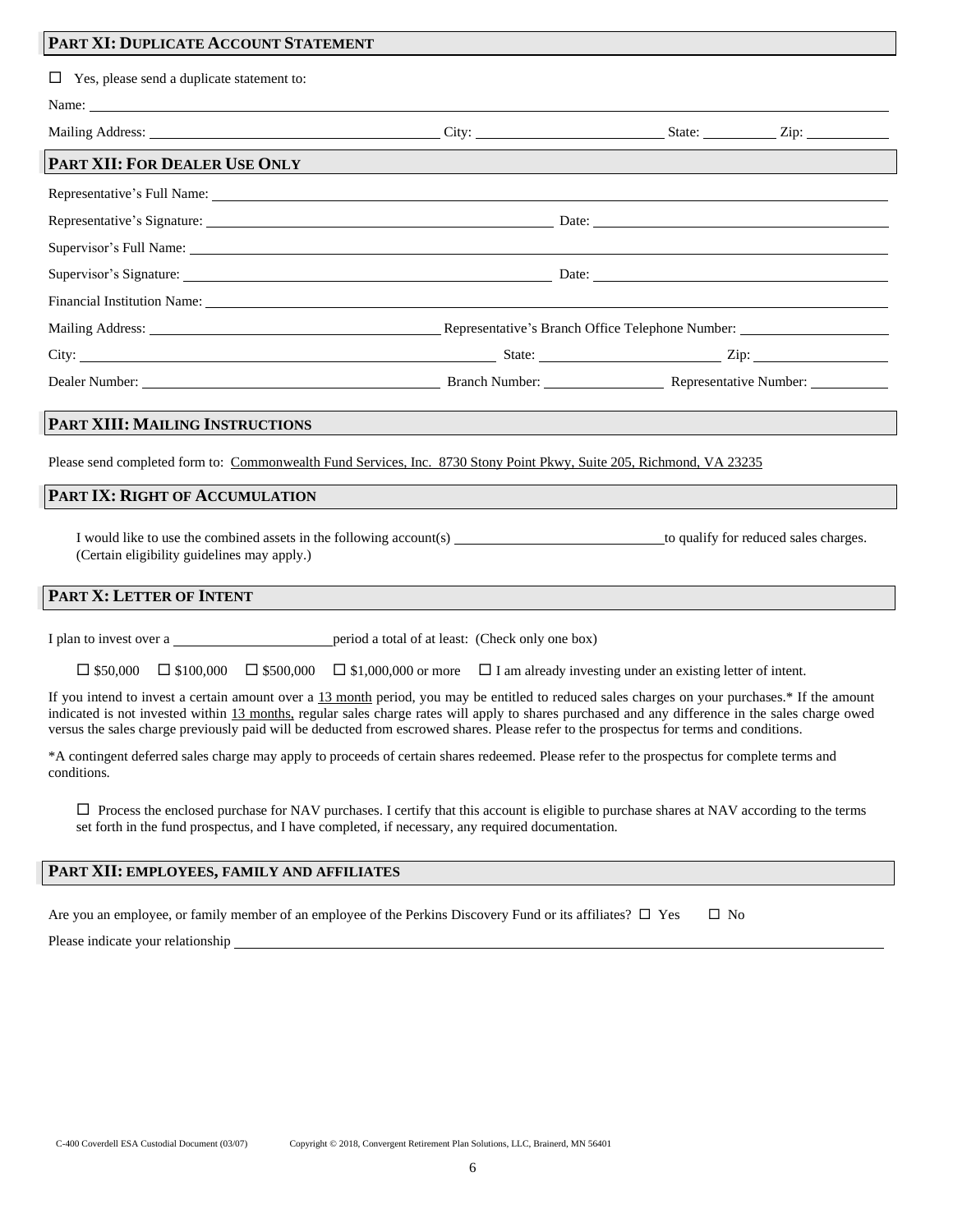## **PART XIII: ACKNOWLEDGEMENT**

*(Note: This Application will not be processed unless signed below by the Depositor and Responsible Individual.)*

By signing this *Coverdell ESA Application*, I certify that the information I have provided is true, correct, and complete, and the Custodian (UMB Bank, N.A. at 1010 Grand Boulevard, Kansas City, MO, 64141) may rely on what I have provided. In addition, I have read and received copies of the *Coverdell ESA Application*, *IRS Form 5305-EA*, *Disclosure Statement* and applicable fee schedules. I agree to be bound to their terms and conditions. I understand that I am responsible for the Coverdell ESA transactions, and I will indemnify and hold the Custodian harmless from any consequences related to executing my directions. If I have indicated any amounts as "carryback" contributions, I understand the contributions will be credited for the prior tax year. I have been advised to seek competent legal and tax advice and have not been provided any such advice from the Custodian.

Depositor Signature:

| Responsible Individual's Signature (Complete if Depositor is NOT the Responsible Individual):                                                                                                                                 |       |  |
|-------------------------------------------------------------------------------------------------------------------------------------------------------------------------------------------------------------------------------|-------|--|
| $X$ and $X$ and $X$ and $X$ and $X$ and $X$ and $X$ and $X$ and $X$ and $X$ and $X$ and $X$ and $X$ and $X$ and $X$ and $X$ and $X$ and $X$ and $X$ and $X$ and $X$ and $X$ and $X$ and $X$ and $X$ and $X$ and $X$ and $X$ a |       |  |
| Signature of Coverdell ESA Custodian Representative:                                                                                                                                                                          |       |  |
|                                                                                                                                                                                                                               | Date: |  |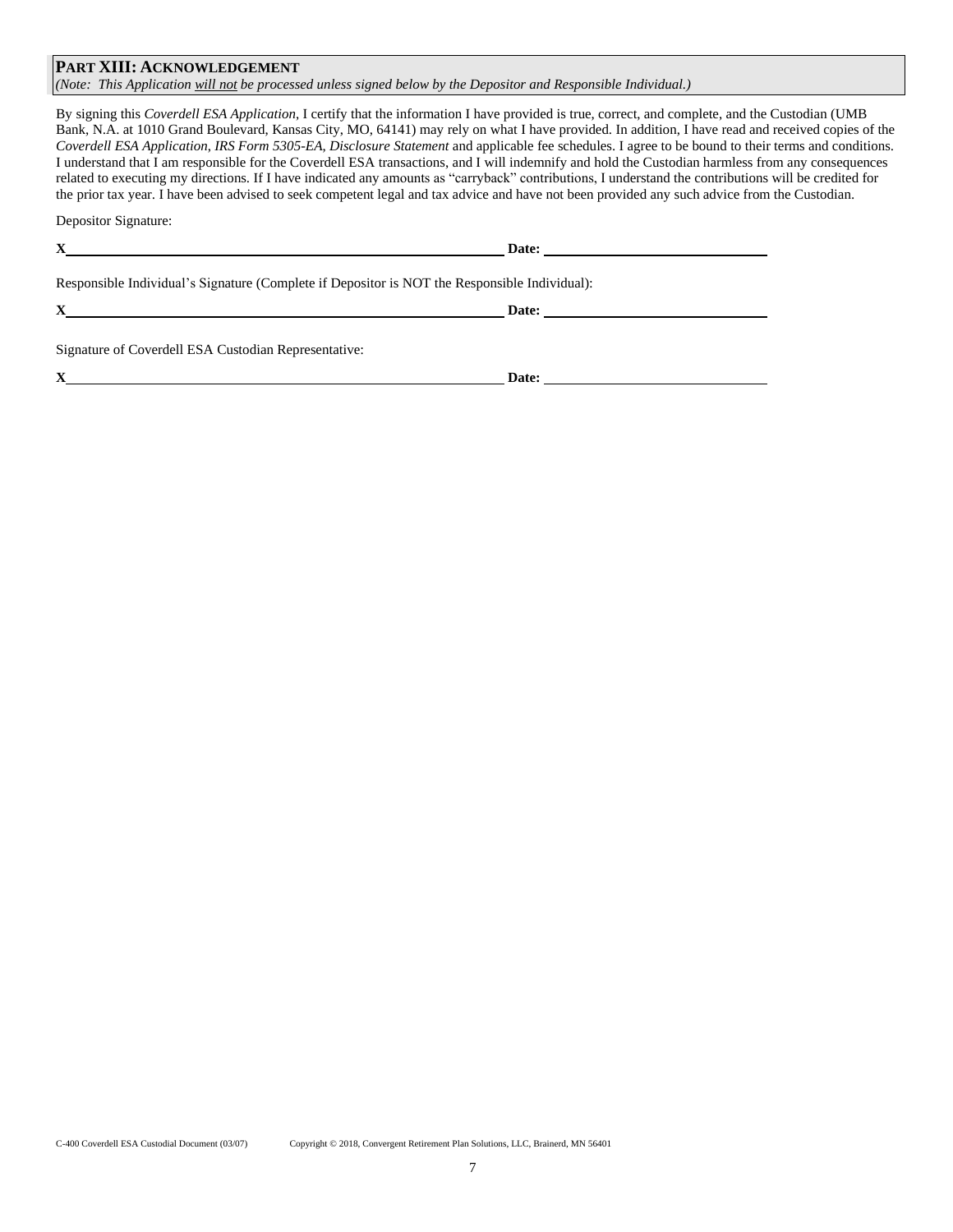# **Coverdell Education Savings Custodial Account**

(Under section 530 of the Internal Revenue Code)

Form 5305-EA (Rev. October 2016) Department of the Treasury, Internal Revenue Service. Do not file with the Internal Revenue Service.

The Depositor named on the Application is establishing a Coverdell Education Savings Account (ESA) under section 530 for the benefit of the Designated Beneficiary exclusively to pay for the qualified elementary, secondary, and higher education expenses, within the meaning of section 530(b)(2), of such Designated Beneficiary. The Depositor assigned the Custodial Account the amount indicated on the Application. The Depositor and the Custodian make the following Agreement:

# **ARTICLE I**

The Custodian may accept additional cash contributions provided the Designated Beneficiary has not attained the age of 18 as of the date such contributions are made. Contributions by an individual contributor may be made for the tax year of the Designated Beneficiary by the due date of the beneficiary's tax return for that year (excluding extensions). Total contributions that are not rollover contributions described in section 530(d)(5) are limited to \$2,000 for the tax year. In the case of an individual contributor, the \$2,000 limitation for any year is phased out between modified adjusted gross income (AGI) of \$95,000 and \$110,000. For married individuals filing jointly, the phase-out occurs between modified AGI of \$190,000 and \$220,000. Modified AGI is defined in section  $530(c)(2)$ .

# **ARTICLE II**

No part of the Custodial Account funds may be invested in life insurance contracts, nor may the assets of the Custodial Account be commingled with other property except in a common trust fund or a common investment fund (within the meaning of section 530(b)(1)(D)).

# **ARTICLE III**

- 1. Any balance to the credit of the Designated Beneficiary on the date on which he or she attains age 30 shall be distributed to him or her within 30 days of such date.
- 2**.** Any balance to the credit of the Designated Beneficiary shall be distributed within 30 days of his or her death **unless** the designated Death Beneficiary is a Family Member of the Designated Beneficiary and is under the age of 30 on the date of death. In such case, that Family Member shall become the Designated Beneficiary as of the date of death.

# **ARTICLE IV**

The Depositor shall have the power to direct the Custodian regarding the investment of the above-listed amount assigned to the Custodial Account (including earnings thereon) in the investment choices offered by the Custodian. The Responsible Individual, however, shall have the power to redirect the Custodian regarding the investment of such amounts, as well as the power to direct the Custodian regarding the investment of all additional contributions (including earnings thereon) to the Custodial Account. In the event that the Responsible Individual does not direct the Custodian regarding the investment of additional contributions (including earnings thereon), the initial investment direction of the Depositor also will govern all additional contributions made to the Custodial Account until such time as the Responsible Individual otherwise directs the Custodian. Unless otherwise provided in this Agreement, the Responsible Individual also shall have the power to direct the Custodian regarding the administration, management, and distribution of the account.

# **ARTICLE V**

The "Responsible Individual" named by the Depositor shall be a parent or guardian of the Designated Beneficiary. The Custodial Account shall have only one Responsible Individual at any time. If the Responsible Individual becomes incapacitated or dies while the Designated Beneficiary is a minor under state law, the successor Responsible Individual shall be the person named to succeed in that capacity by the preceding Responsible Individual in a witnessed writing or, if no successor is so named, the successor Responsible Individual shall be the Designated Beneficiary's other parent or successor guardian. Unless otherwise directed by checking the applicable option in the Authority of Responsible Individual section of the Application, at the time that the Designated Beneficiary attains the age of majority under state law, the Designated Beneficiary becomes the Responsible Individual. If a Family Member under the age of majority under state law becomes the Designated Beneficiary by reason of being a named Death Beneficiary, the Responsible Individual shall be such Designated Beneficiary's parent or guardian.

**Option** (This provision is effective only if checked in the Authority of Responsible Individual section of the Application or other document acceptable to the Custodian.) The Responsible Individual shall continue to serve as the Responsible Individual for the Custodial Account after the Designated Beneficiary attains the age of majority under state law and until such time as all assets have been distributed from the Custodial Account and the Custodial Account terminates. If the Responsible Individual becomes incapacitated or dies after the Designated Beneficiary reaches the age of majority under state law, the Responsible Individual shall be the Designated Beneficiary.

## **ARTICLE VI**

Please refer to the Authority of Responsible Individual section of the Application to determine whether the Responsible Individual may change the beneficiary designated under this Agreement to another member of the Designated Beneficiary's family described in section 529(e)(2) in accordance with the Custodian's procedures.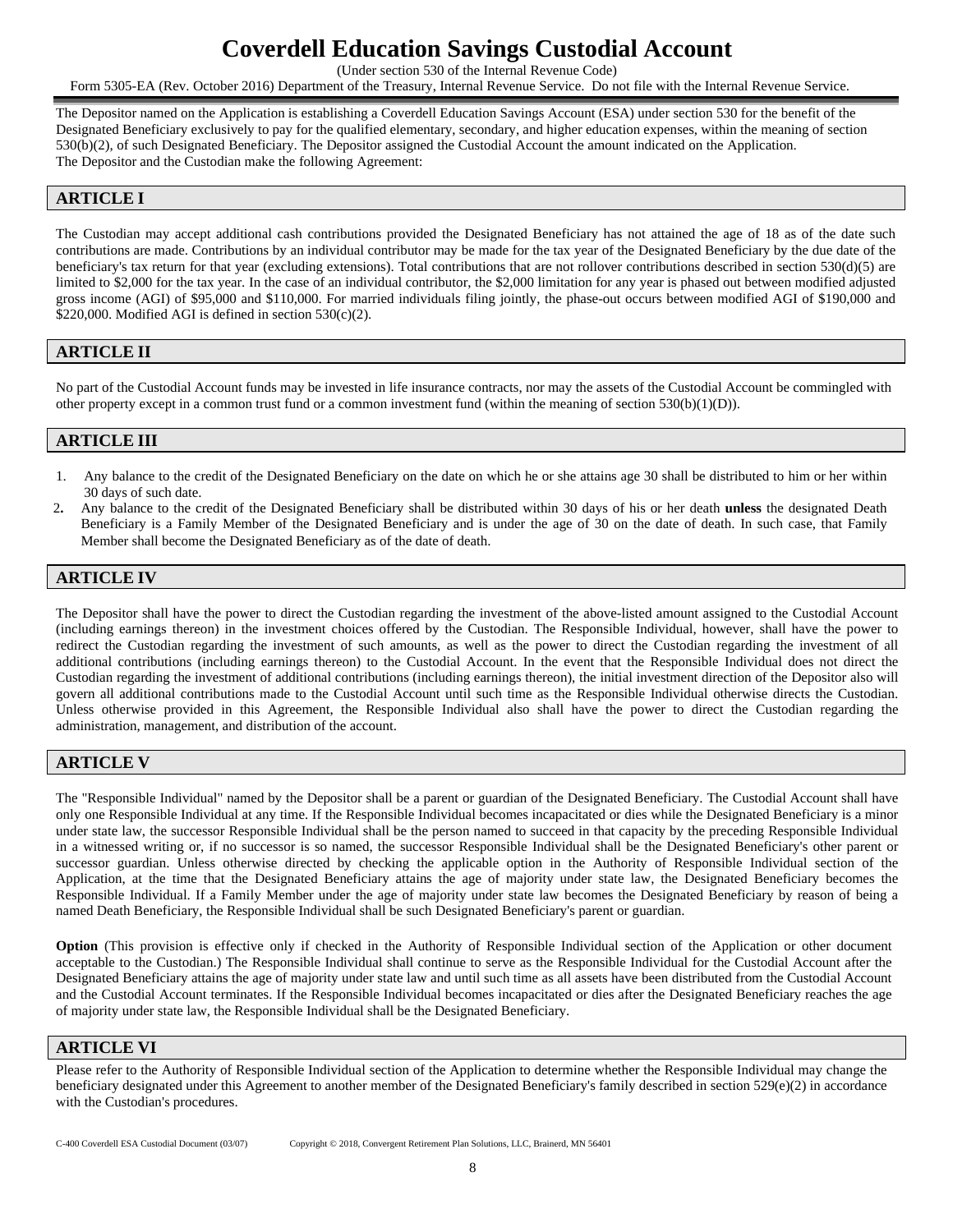# **ARTICLE VII**

1. The Depositor agrees to provide the Custodian with all information necessary to prepare any reports required by section 530(h).

2. The Custodian agrees to submit to the Internal Revenue Service (IRS) and Responsible Individual the reports prescribed by the IRS.

# **ARTICLE VIII**

Notwithstanding any other articles which may be added or incorporated, the provisions of Articles I through III will be controlling. Any additional articles inconsistent with section 530 and the related Regulations will be invalid.

# **ARTICLE IX**

This Agreement will be amended as necessary to comply with the provisions of the Code and the related Regulations. Other amendments may be made with the consent of the Depositor and the Custodian whose signatures appear on the Application.

# **ARTICLE X**

#### **1. Definitions**

The *General Instructions* provided by the Internal Revenue Service (IRS) to accompany IRS Form 5305-EA include detailed definitions that are incorporated into this Agreement. In addition, the following definitions apply.

**Agreement.** Agreement means the Coverdell Education Savings Account (ESA) Custodial Agreement (IRS Form 5305-EA), Application, Disclosure Statement, and accompanying documentation. The Agreement may be amended from time to time as provided in Article IX.

**Application.** Application means the Coverdell ESA Application that is the legal document that establishes this Coverdell ESA after it is accepted by the Custodian by signing the Application. The information and statements contained in the Application are incorporated into this Coverdell ESA Agreement.

**Authorized Agent.** Authorized Agent means the individual(s) appointed in writing by the Depositor, Responsible Individual, or Designated Beneficiary authorized to perform the duties and responsibilities set forth in the Agreement on behalf of the Designated Beneficiary. **Code.** Code means the Internal Revenue Code.

**Custodial Account.** Custodial Account means the type of legal arrangement whereby the Custodian is a qualified financial institution that agrees to maintain the Custodial Account for the exclusive benefit of the Designated Beneficiary.

**Custodian.** The Custodian must be a bank or savings and loan association, as defined in section 408(n), or any person who has the approval of the IRS to act as custodian. Any person who may serve as a custodian of a traditional IRA may serve as the Custodian of a Coverdell ESA.

**Death Beneficiary.** Death Beneficiary means an individual or entity designated to receive the Custodial Account upon the death of the Designated Beneficiary.

**Depositor.** The Depositor is the person who establishes the Custodial Account.

**Designated Beneficiary.** The Designated Beneficiary is the individual on whose behalf the Custodial Account has been established.

**Family Member.** Family Members of the Designated Beneficiary include his or her spouse, child, grandchild, sibling, parent, niece or nephew, son-in-law, daughter-in-law, father-in-law, mother-in-law, brother-in-law, or sister-in-law, and the spouse of any such individual. A first cousin, but not his or her spouse, is also a "Family Member."

**Regulations.** Regulations mean the U.S. Treasury Regulations.

**Responsible Individual.** The Responsible Individual, generally, is a parent or guardian of the Designated Beneficiary. However, under certain circumstances, the Responsible Individual may be the Designated Beneficiary, or another party.

**Special Needs Beneficiary.** The IRS will define special needs beneficiary. This Coverdell ESA will incorporate the definition by reference, once made available. However, a general definition may include individuals who require additional time to complete their education due to a physical, mental or emotional condition. Taxpayers who believe the Special Needs Beneficiary rules apply to their situation should consult a competent tax advisor for guidance.

**2. Responsibilities.** All information that the Depositor, Responsible Individual and Designated Beneficiary have provided or will provide to the Custodian under this Agreement is complete and accurate and the Custodian may rely upon it. The Depositor, Responsible Individual and Designated Beneficiary will comply with all legal requirements governing this Agreement and assume all responsibility for their actions including, but not limited to eligibility determination, contributions, distributions, penalty infractions, proper filing of tax returns and other issues related to activities regarding this Agreement. The Depositor, Responsible Individual and Designated Beneficiary will provide to the Custodian the information the Custodian believes appropriate to comply with the requirements of Section 326 of the Uniting and Strengthening America by Providing Appropriate Tools Required to Intercept and Obstruct Terrorism (U.S.A. PATRIOT) Act of 2001. The Depositor, Responsible Individual and Designated Beneficiary will pay the Custodian reasonable compensation for its services, as disclosed in the applicable fee schedules.

If the Depositor is not the Responsible Individual, once the ESA is established and initial contributions, investment selections and beneficiaries are indicated; the rights and obligations of the ESA irrevocably become those of the Responsible Individual. Unless indicated otherwise, the Responsible Individual is responsible for executing all forms, certifications, tax filings and other documents associated with this ESA until the Designated Beneficiary reaches the age of majority under state law. The Custodian's acceptance of this ESA on behalf of a minor Designated Beneficiary is expressly conditioned on the Responsible Individual's acceptance of the duties, obligations and responsibilities associated with this ESA. The Responsible Individual may name a new Responsible Individual in a form and manner acceptable to the Custodian.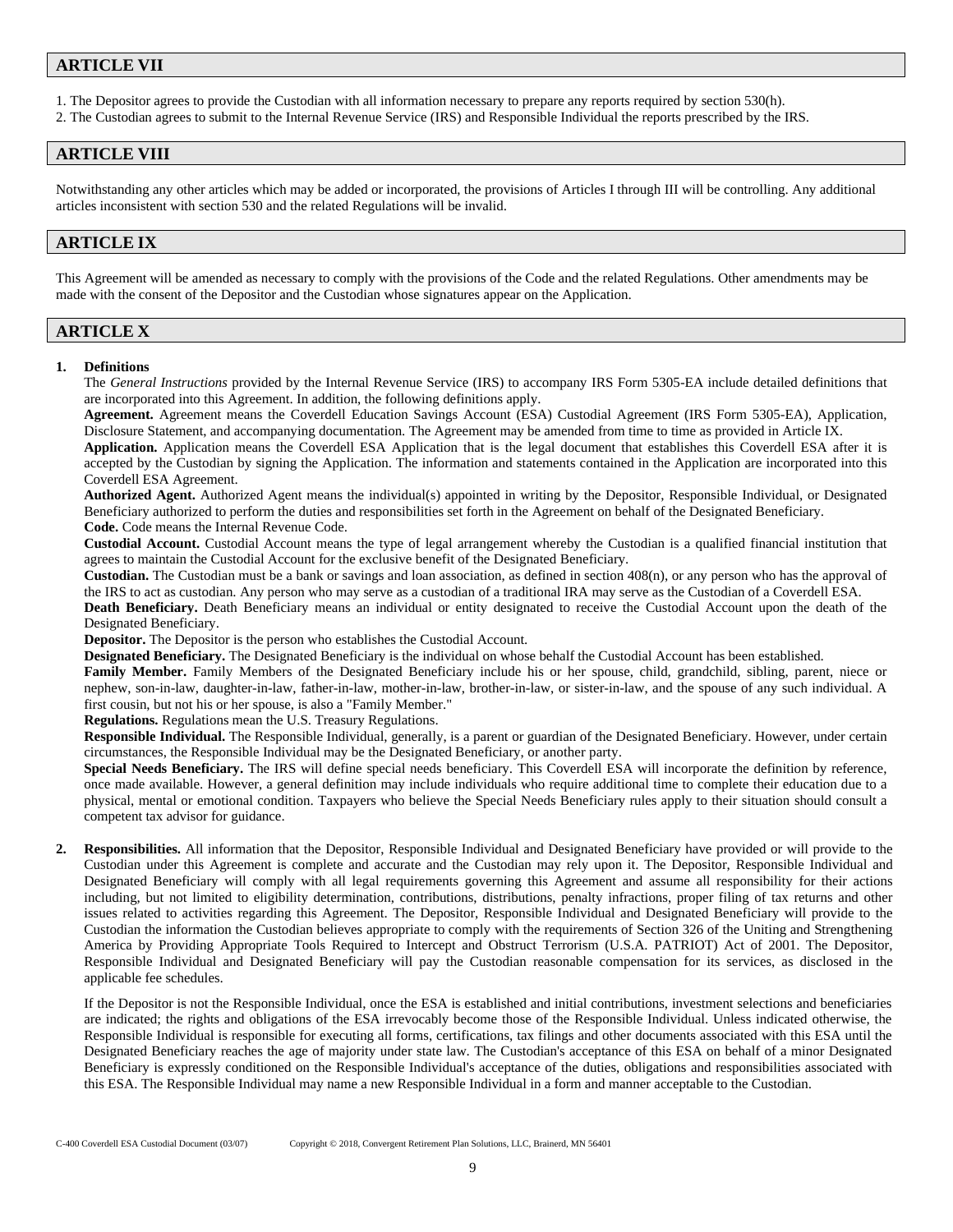**3. Investment Responsibilities.** Initial Investment decisions are the responsibility of the Depositor and the Depositor is responsible to direct the Custodian in writing, or other acceptable form and manner authorized by the Custodian, regarding how all amounts are to be invested. Consistent with Article IV, the Responsible Individual may redirect the Custodian regarding the investment of contributions and earnings. Subject to the policies and practices of the Custodian, the Responsible Individual may delegate investment authority by appointing an Authorized Agent in writing in a form and manner acceptable to the Custodian. Upon receipt of instructions from the Responsible Individual and proof of acceptance by the Authorized Agent, the Custodian will accept investment direction and may fully rely on those instructions as if the Custodian had received the instructions from the Responsible Individual.

The Custodian will determine the investments available within the Custodial Account. These investments will be permissible investments under the applicable laws and Regulations. The Custodian may change its investment options from time to time and the Responsible Individual may move the monies in the Custodial Account to different investments. Any investment changes within the Custodial Account are subject to the terms and conditions of the investments, including but not limited to minimum deposit requirements and early redemption penalties.

The Custodian will not provide any investment direction, suitability recommendations, tax advice, or any other investment guidance. Further, the Custodian has no duty to question the investment directions provided by the Depositor or Responsible Individual or any issues relating to the management of the Custodial Account. The Depositor, Responsible Individual, and Designated Beneficiary will indemnify and hold the Custodian harmless from and against all costs and expenses (including attorney's fees) incurred by the Custodian in connection with any litigation regarding the investments within the Custodial Account where the Custodian is named as a necessary party.

The Custodian will promptly execute investment instructions received from the Depositor or Responsible Individual if the instructions are in a form and manner acceptable to the Custodian. If the Custodian determines the instructions from the Depositor or Responsible Individual are unclear or incomplete, the Custodian may request additional instructions. Until clear instructions are received, the Custodian reserves the right, in good faith, to leave the contribution uninvested, place the contribution in a holding account (e.g., a money market account), or return the contribution. The Custodian will not be liable for any investment losses due to such delays in receiving clear investment instructions. Further, the Depositor, Responsible Individual and Designated Beneficiary will indemnify and hold the Custodian harmless for any adverse consequences or losses incurred from the Custodian's actions or inactions relating to the investment directions received from the Depositor, Responsible Individual or Authorized Agent.

The Depositor and Responsible Individual will not engage in transactions not permitted under the Agreement, including, but not limited to, the investment in collectibles or life insurance contracts, or engage in a prohibited transaction under Code Section 4975.

**4. Beneficiary Designation.** Unless indicated otherwise on the Application, the Responsible Individual may change the Designated Beneficiary in a form and manner acceptable to the Custodian. The replacement Designated Beneficiary must be an eligible Family Member who has not yet reached age 30, unless the Designated Beneficiary is a Special Needs Beneficiary.

If the Responsible Individual rolls over or transfers the ESA to a surviving spouse or other eligible Family Member due to the Designated Beneficiary's death, the ESA retains its status. This means the surviving spouse or other Family Member may treat the ESA as his or her own until he or she attains age 30. The age limitation does not apply to new Designated Beneficiaries who are Special Needs Beneficiaries. There are no tax consequences due to such a transfer.

The Depositor or Responsible Individual may designate any person(s) or entities as primary and contingent Death Beneficiaries by completing a written designation in a form and manner acceptable to the Custodian. Unless otherwise indicated, all subsequent Death Beneficiary designations revoke all prior designations. Death Beneficiaries may be changed or revoked by the Responsible Individual at any time by executing a written designation on a form and manner acceptable to the Custodian.

Any assets remaining in the ESA at the death of the Designated Beneficiary must be distributed to non-Family Member Death Beneficiaries within 30 days of the Designated Beneficiary's date of death. ESA assets distributed (that are not rolled over or transferred to another eligible Family Member) are taxable to the extent the assets represent earnings distributed from the account. The Custodial Account will be paid to non- Family Members designated as the primary Death Beneficiaries in equal shares unless indicated otherwise in a form and manner acceptable to the Custodian. If no non-Family Member primary Death Beneficiaries survive the Designated Beneficiary, the Custodial Account will be paid to surviving contingent Death Beneficiaries who are not Family Members in equal shares unless indicated otherwise. If no primary or contingent Death Beneficiaries who are not Family Members survive the Designated Beneficiary or if there is no Death Beneficiaries designated during the Designated Beneficiary's lifetime, the Custodial Account will be paid to the Designated Beneficiary's estate.

No payment will be made to any Death Beneficiary until the Custodian receives appropriate evidence of the Designated Beneficiary's death as determined by the Custodian.

If a non-Family Member Death Beneficiary is a minor, the Custodian is relieved of all of its obligations as Custodian by paying the Custodial Account to the minor's parent or legal guardian upon receiving written instructions from such parent or legal guardian.

The Responsible Individual represents and warrants that all Death Beneficiary designations meet the applicable laws. The Custodian will exercise good faith in distributing the Custodial Account consistent with the Death Beneficiary designation. The Depositor, Responsible Individual and Designated Beneficiary agree to indemnify and hold the Custodian harmless against any and all claims, liabilities and expenses resulting from the Custodian's payment of the Custodial Account in accordance with such Death Beneficiary designation and the terms of the Agreement.

**5. Distributions.** All distributions from the Custodial Account must be made by delivering a written request to the Custodian in a form and manner acceptable to the Custodian. The Custodian is not obligated to distribute the Custodial Account unless it is satisfied it has received the required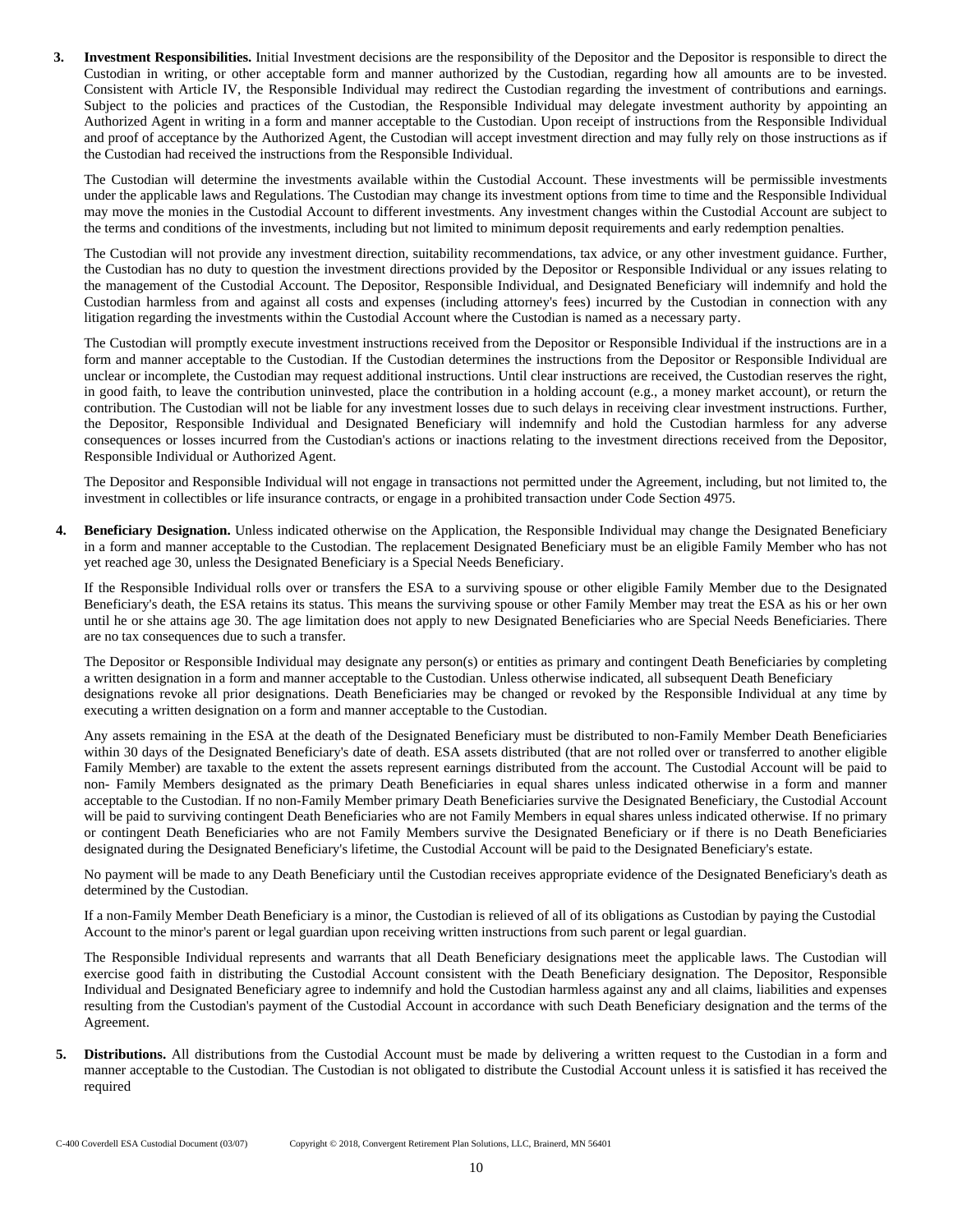information to perform its administrative and legal reporting obligations. Information the Custodian may require includes, but is not limited to, taxpayer identification number, distribution reason, and proof of identity.

**6. Amendments and Termination.** The Custodian may amend this Agreement at any time to comply with legal and regulatory changes and to modify the Agreement as the Custodian determines advisable. Any such amendment will be sent to the Responsible Individual at the last known address on file with the Custodian. The amendment will be effective on the date specified in the notice to the Responsible Individual. At the Responsible Individual's discretion, the Responsible Individual may direct that the Custodial Account be transferred to another trustee or custodian. The Custodian will not be liable for any losses for any actions or inactions of any successor trustee or custodian.

The Responsible Individual may terminate this Agreement at any time by providing a written notice of such termination to the Custodian in a form and manner acceptable to the Custodian. As of the date of the termination notice, the Custodian will no longer accept additional deposits under the Agreement. Upon receiving a termination notice, the Custodian will continue to hold the assets and act upon the provisions within the Agreement until the Responsible Individual provides additional instructions. If no instructions are provided by the Responsible Individual to the Custodian within 30 days of the termination notice, and unless the Custodian and the Responsible Individual agree in writing otherwise, the Custodian will distribute the Custodial Account, less any applicable fees or penalties, as a single payment to the Designated Beneficiary. The Custodian shall not be liable for any losses for any actions or inactions of any successor trustee or custodian.

The Custodian may resign at any time by providing 30 days written notice to the Responsible Individual. Upon receiving such written notice, the Responsible Individual will appoint a successor trustee or custodian in writing. Upon such appointment and upon receiving acknowledgement from the successor trustee or custodian of acceptance of the Custodial Account, the Custodian shall transfer the Custodial Account, less any applicable fees or penalties, to the successor trustee or custodian. If no successor trustee or custodian is appointed or no distribution instructions are provided by the Responsible Individual, the Custodian may, in its own discretion, select a successor trustee or custodian and transfer the Custodial Account, less any applicable fees or penalties, or may distribute the Custodial Account, less any applicable fees or penalties, as a single payment to the Designated Beneficiary. The Custodian shall not be liable for any losses for any actions or inactions of any successor trustee or custodian.

The Responsible Individual agrees to substitute another custodian or trustee in place of the existing Custodian upon notification by the Commissioner of the Internal Revenue Service or his or her delegate, that such substitution is required because the Custodian has failed to comply with the requirements of the Internal Revenue Code by not keeping such records, or making such returns or rendering such statements as are required by the Internal Revenue Code, or otherwise.

- **7. Instructions, Changes of Addresses and Notices.** The Responsible Individual is responsible to provide any instructions, notices or changes of address in writing to the Custodian. Such communications will be effective upon actual receipt by the Custodian unless the Responsible Individual indicates a later date in writing. Any notices required to be sent to the Depositor or Responsible Individual by the Custodian will be sent to the last address on file with the Custodian and are effective when mailed unless the Custodian indicates a later date in writing. If authorized by the Custodian and provided by the Depositor or Responsible Individual in the Application, Account Agreement or other documentation acceptable to the Custodian, an electronic address is an acceptable address to provide and receive such communications.
- **8. Fees and Charge.** The Custodian reserves the right to charge fees for performing its duties and meeting its obligations under this Agreement. All fees, which are subject to change from time to time, will be disclosed on the Custodian's fee schedule or other disclosure document provided by the Custodian. The Custodian will provide the Responsible Individual 30 days written notice of any fee changes. The Custodian will collect all fees from the cash proceeds in the Custodial Account. If there is insufficient cash in the Custodial Account, the Custodian may liquidate investments, at its discretion, to satisfy fee obligations associated with the Agreement. Alternatively, if the Custodian so authorizes and if separate payment of fees or other expenses is permissible under applicable Federal and/or state laws, the fees may be paid separately outside of the Custodial Account. If the Custodian offers investments other than depository products, the Depositor and Responsible Individual recognize that the Custodian may receive compensation from other parties.
- **9. Transfers and Rollovers.** The Custodian will accept transfers and rollovers from other Coverdell ESAs. The Responsible Individual represents and warrants that only eligible transfers and rollovers will be made to the Custodial Account. The Custodian reserves the right to refuse any transfer or rollover.

The Custodian will duly act on written instructions from the Responsible Individual received in a form and manner acceptable to the Custodian to transfer the Coverdell ESA to a successor trustee or custodian. The Custodian is not liable for any actions or inactions by any predecessor or successor trustee or custodian or for any investment losses resulting from the timing of or sale of assets resulting from the transfer or rollover.

#### **10. Miscellaneous.**

**Custodian as Agent.** The Depositor, Responsible Individual and Designated Beneficiary acknowledge that they are responsible for any taxes, penalties or other fees and expenses associated with his or her actions or inactions regarding the laws, regulations and rules associated with this Agreement. Further, the Depositor, Responsible Individual, and Designated Beneficiary acknowledge and understand that the Custodian will act solely as an agent and bears no fiduciary responsibility. The Custodian will rely on the information provided by the Depositor, Responsible Individual, and Designated Beneficiary and has no duty to question or independently verify or investigate any such information. The Depositor, Responsible Individual, and Designated Beneficiary will indemnify and hold the Custodian harmless from any liabilities, including claims, judgments, investment losses, and expenses (including attorney's fees), which may arise under this Agreement, except liability arising from gross negligence or willful misconduct of the Custodian.

**Custodian Acquired/Merged.** If the Custodian is purchased by or merged with another financial institution qualified to serve as a trustee or custodian, that institution will automatically become the trustee or custodian of this Coverdell ESA unless otherwise indicated.

**Maintenance of Records.** The Custodian will maintain adequate records and perform its reporting obligations required under the Agreement. The Custodian's sole duty to the Responsible Individual regarding reporting is to furnish the IRS mandated reports as required in Article VII of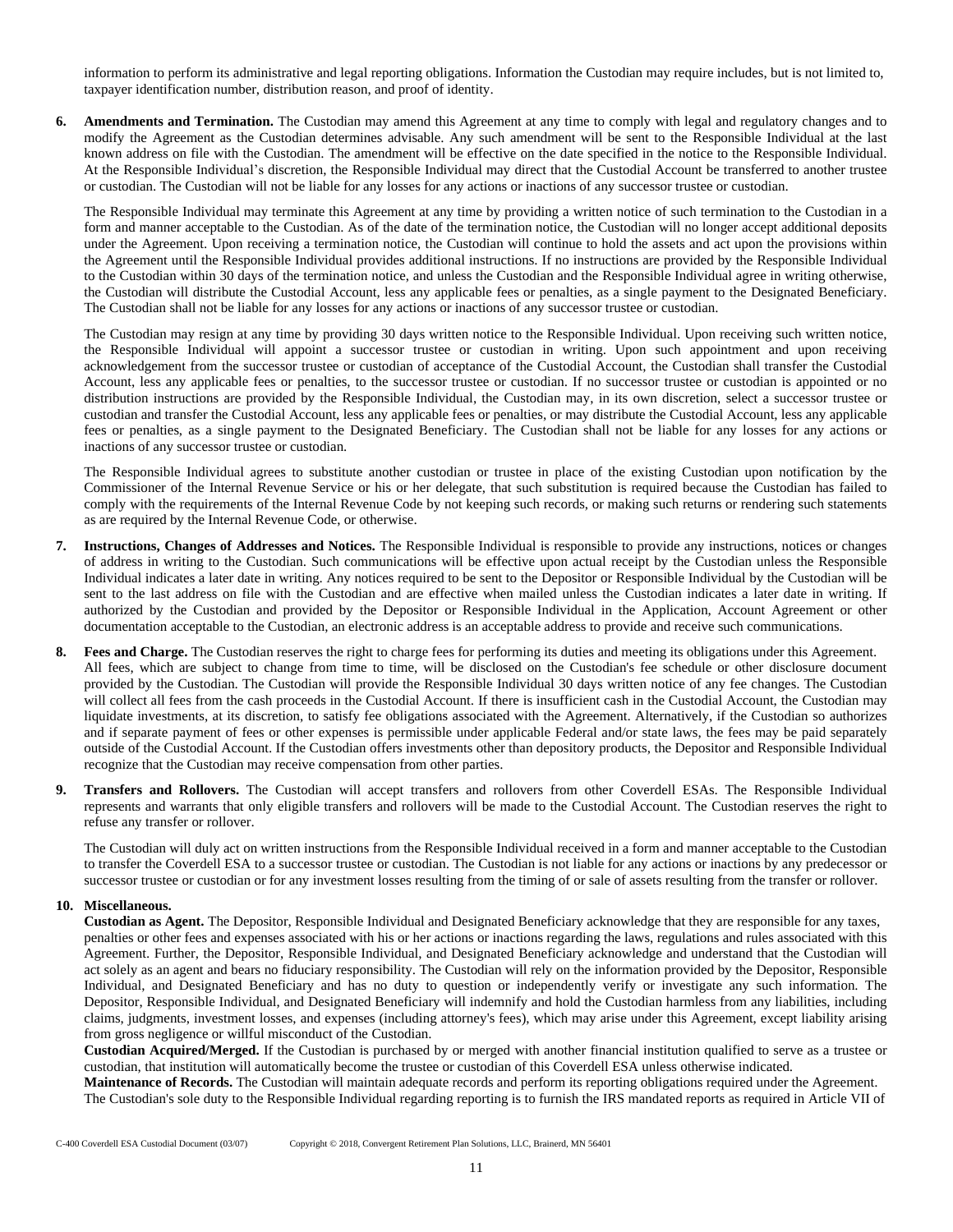this Agreement. The Custodian may, at its discretion, furnish additional reports or information to the Responsible Individual. The Responsible Individual approves any report furnished by the Custodian unless, within 30 days of receiving the report, the Responsible Individual notifies the Custodian in writing of any discrepancies. Upon receipt of such notice, the Custodian's responsibility is to investigate the request and make any corrections or adjustments accordingly.

**Exclusive Benefit.** The Custodial Account is maintained for the exclusive benefit of the Designated Beneficiary and his or her Death Beneficiary(ies). To the extent permitted by law, no creditors of the Depositor, Responsible Individual or Designated Beneficiary may at any time execute any lien, levy, assignment, attachment or garnishment on any of the assets in the Custodial Account.

**Minimum Value.** The Custodian reserves the right to establish Coverdell ESA account minimums. The Custodian may resign or charge additional fees if the minimums are not met.

**Other Providers.** At its discretion, the Custodian may appoint other service providers to fulfill certain obligations, including reporting responsibilities, and may compensate such service providers accordingly.

**Agreement.** This Agreement and all amendments are subject to all state and federal laws. The laws of the Custodian's domicile will govern should any state law interpretations be necessary concerning this Agreement.

**Severability.** If any part of this Agreement is invalid or in conflict with applicable law or regulations, the remaining portions of the Agreement will remain valid.

# **GENERAL INSTRUCTIONS**

*Section references are to the Internal Revenue Code unless otherwise noted.*

**Purpose of Form.** Form 5305-EA is a model custodial account agreement that meets the requirements of section 530(b)(1) and has been preapproved by the IRS. A Coverdell Education Savings Account (ESA) is established after the form is fully executed by both the Depositor and the Custodian. This account must be created in the United States for the exclusive purpose of paying the qualified elementary, secondary, and higher education expenses of the Designated Beneficiary.

If the model account is a trust account, see **Form 5305-E,** *Coverdell Education Savings Trust Account*.

**Do not** file Form 5305-EA with the IRS. Instead, the Depositor must keep the completed form in its records.

**Identification Numbers.** The Depositor's and Designated Beneficiary's social security numbers will serve as their identification numbers. If the Depositor is a nonresident alien and does not have an identification number, write "Foreign" in the block where the number is requested. The Designated Beneficiary's social security number is the identification number of his or her Coverdell ESA. If the Designated Beneficiary is a nonresident alien, the Designated Beneficiary's individual taxpayer identification number is the identification number of his or her Coverdell ESA. An employer identification number (EIN) is required only for a Coverdell ESA for which a return is filed to report unrelated business income. An EIN is required for a common fund created for Coverdell ESAs.

## **SPECIFIC INSTRUCTIONS**

Note: The age limitation restricting contributions, distributions, rollover contributions, and change of beneficiary are waived for a Designated *Beneficiary with special needs.*

**Article X.** Article X and any that follow may incorporate additional provisions that are agreed to by the Depositor and Custodian to complete the agreement. They may include, for example, provisions relating to: definitions, investment powers, voting rights, exculpatory provisions, amendment and termination, removal of the Custodian, Custodian's fees, state law requirements, treatment of excess contributions, and prohibited transactions with the Depositor, Designated Beneficiary, or Responsible Individual, etc. Attach additional pages as necessary.

**Optional provisions in Article V and Article VI.** Form 5305-EA may be reproduced in a manner that provides only those optional provisions offered by the Custodian.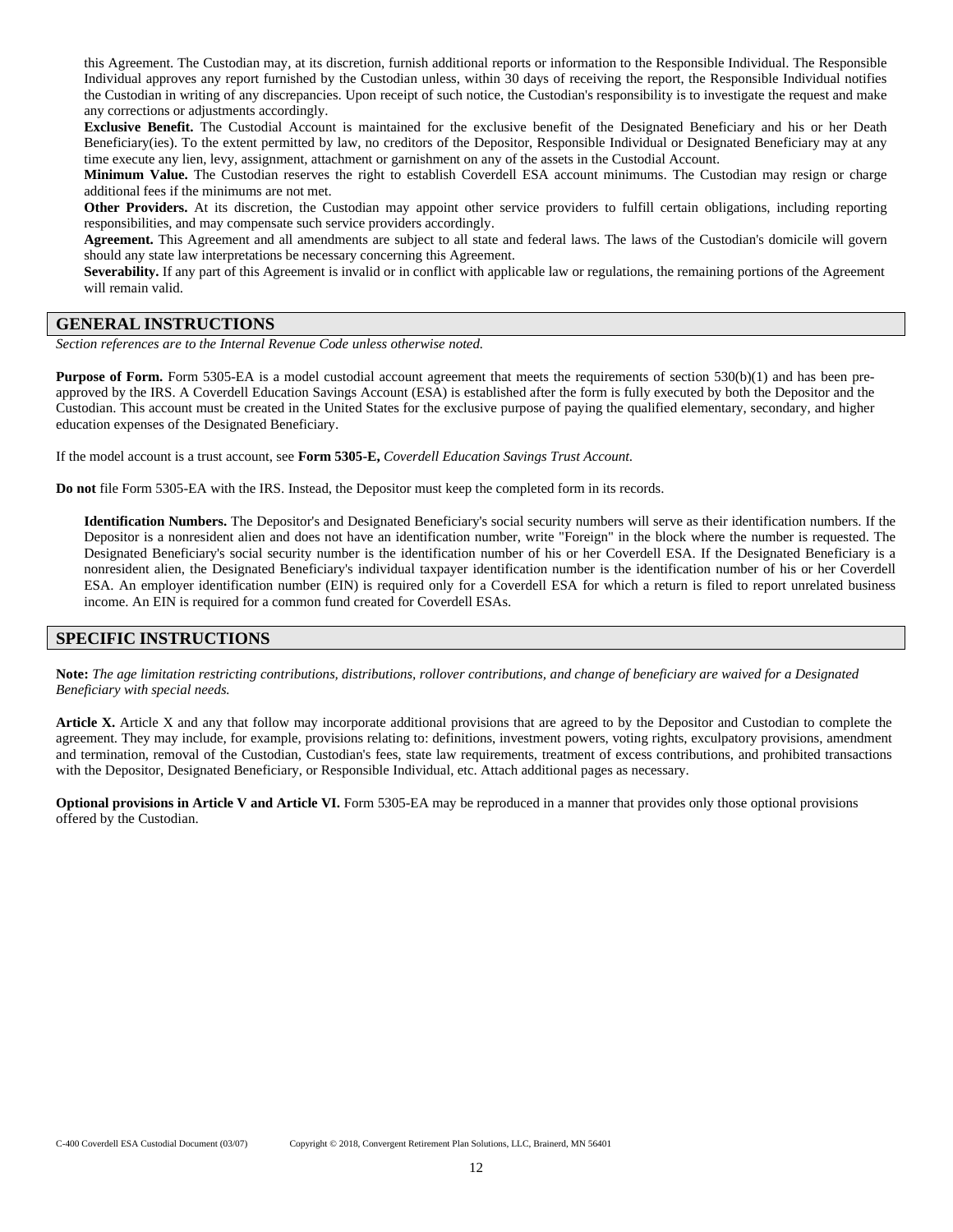(Used with Form 5305-EA)

A portion of the information contained in this Disclosure Statement is addressed in IRS Notice 97-60, IRS Publication 970, *Tax Benefits for Education*, and Internal Revenue Code Section 530. Its purpose is to generally summarize the terms, conditions and federal laws associated with Coverdell Education Savings Accounts (ESAs), formerly called Education IRAs. It is not intended to replace the advice of your own tax and legal advisors. You are encouraged to consult your advisors and/or your state taxing authority concerning any tax and/or compliance questions. You are responsible for complying with the laws that apply to your ESA. The ESA Custodian does not act as your advisor.

## **Definitions**

There may be multiple parties associated with an ESA. The parties are generally defined below and are referred to in this Disclosure Statement. **Designated Beneficiary.** The Designated Beneficiary is the individual on whose behalf the ESA has been established, such as a child or student. Except for "special needs beneficiaries," contributions may not be made to an ESA after the Designated Beneficiary's 18th birthday. Note, depending on the circumstances and the Designated Beneficiary's age, the Designated Beneficiary may also serve in the capacities of Depositor and/or Responsible Individual.

**Depositor.** The Depositor establishes the ESA and may make the initial contribution. The Depositor may be a person or an entity. Note that the Depositor may also serve in the capacities of the Designated Beneficiary and the Responsible Individual.

**Responsible Individual.** The Responsible Individual is generally a parent or guardian of the Designated Beneficiary and essentially controls the decisions relating to the ESA, such as authorizing distributions, reviewing statements, directing investments, etc. Note that the Responsible Individual may also serve in the capacities of Depositor and Designated Beneficiary.

# **GENERAL**

### **Q1. What is an ESA?**

A1. An ESA is a trust or custodial account that is created or organized in the United States exclusively for the purpose of paying the qualified education expenses of the Designated Beneficiary of the account. The account must be designated as an ESA when it is created to be treated as an ESA for tax purposes.

### **Q2. For whom may an ESA be established?**

A2. An ESA may be established for the benefit of any child under age 18. Contributions to the ESA will not be accepted after the Designated Beneficiary reaches his or her 18th birthday, unless he or she is a "special needs" Designated Beneficiary. An ESA established to receive a transfer or rollover may be established for the benefit of a Designated Beneficiary under age 30.

#### **Q3. What is a "special needs beneficiary?"**

A3. The IRS will define a special needs beneficiary. This Coverdell ESA will incorporate the definition by reference, once made available. However, a general definition may include individuals who require additional time to complete their education due to a physical, mental or emotional condition. Taxpayers who believe the special needs beneficiary rules apply to their situation should consult a competent tax advisor

for guidance.

#### **Q4. Where may an individual open an ESA?**

A4. An individual may open an ESA with any bank, or other entity that has been approved to serve as a nonbank trustee or custodian of an individual retirement account (IRA), and the bank or entity is offering ESAs.

#### **Q5. How many ESAs may a Designated Beneficiary have?**

A5. There is no limit on the number of ESAs that may be established designating a particular individual as a Designated Beneficiary. However, in any given taxable year the total aggregate contributions to all the ESAs designating a particular individual as beneficiary may not exceed \$2,000.

# **CONTRIBUTIONS**

#### **Q6. When may a taxpayer start contributing to an ESA?**

A6. Contributions may be made to a Designated Beneficiary's ESA from birth until his or her 18th birthday (unless the Designated Beneficiary is a special needs beneficiary).

## **Q7. How much may be contributed to a Designated Beneficiary's ESA?**

A7. Beginning in 2002, up to \$2,000 per year in aggregate contributions may be made for the benefit of any Designated Beneficiary. The contributions may be placed in a single ESA or in multiple ESAs.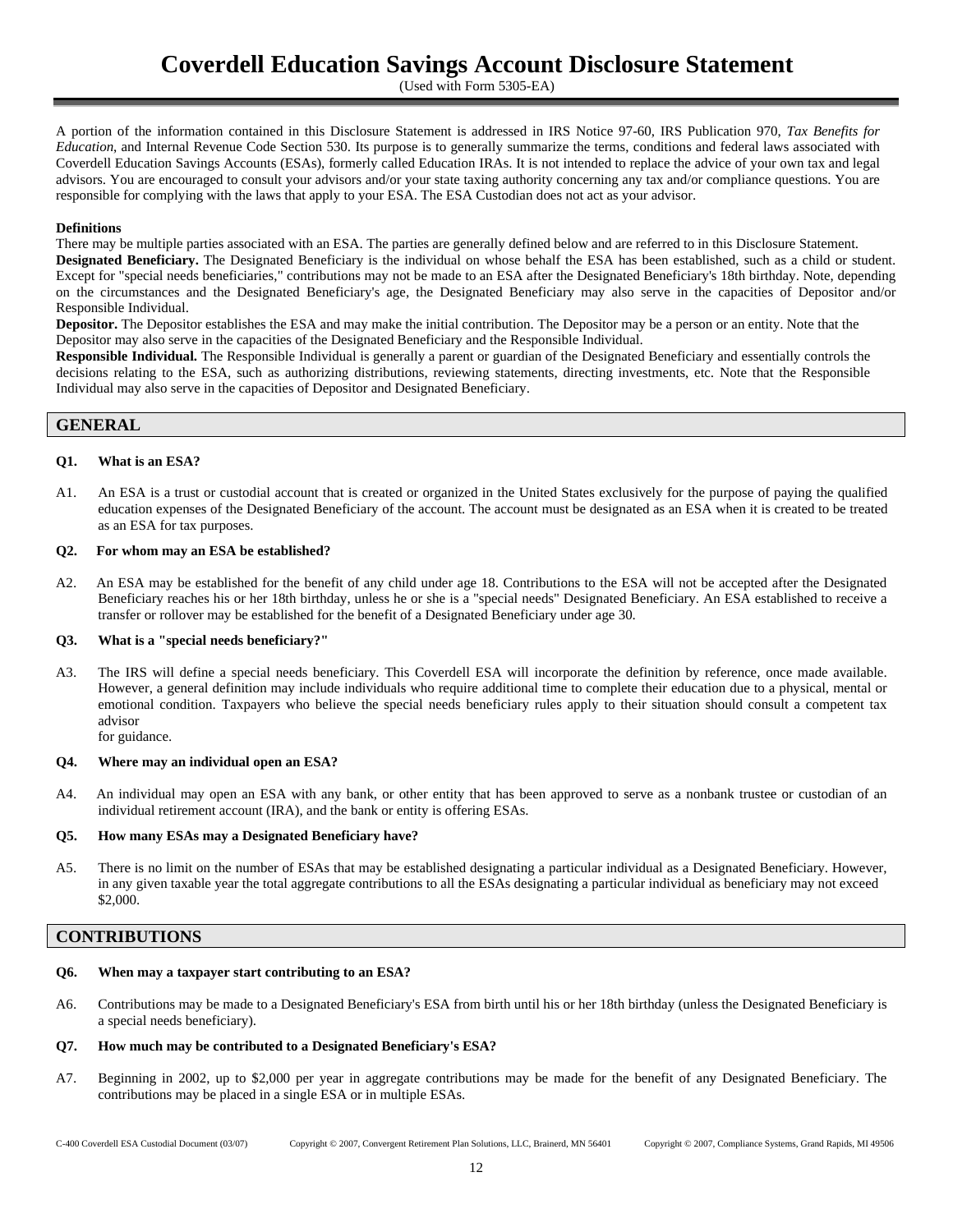#### **Q8. What is the deadline for making ESA contributions?**

A8. Contributions must be made by the Designated Beneficiary's tax return due date excluding extensions. For most taxpayers, the deadline is April 15th. Contributions made between January 1 and April 15 should include an indication of the tax year the contribution is for. If the tax year is not indicated otherwise, the ESA Custodian will report it to the IRS as a current year contribution (the year received).

## **Q9. What happens if more than \$2,000 is contributed to an ESA on behalf of a Designated Beneficiary in a calendar year?**

A9. Aggregate contributions for the benefit of a particular Designated Beneficiary in excess of \$2,000 for a calendar year are treated as excess contributions. If the excess contributions (and any earnings attributable to them) are not withdrawn from the Designated Beneficiary's account (or accounts) before June 1 of the year following the year for which the contribution was made, the excess contributions are subject to a 6 percent excise tax for each year the excess amount remains in the account.

## **Q10. May contributions other than cash be made to a Designated Beneficiary's ESA?**

A10. No. ESAs are permitted to accept contributions made in cash only.

### **Q11. May contributors take a deduction for contributions made to an ESA?**

A11. No.

### **Q12. Are there any restrictions on who can contribute to an ESA?**

A12. Any individual or entity may contribute up to \$2,000 to a Designated Beneficiary's ESA. For individuals to make an ESA contribution, his or her modified adjusted gross income (MAGI) for the taxable year may not be more than \$110,000 (\$220,000 for married taxpayers filing jointly). For purposes of this section, MAGI is determined as part of completing a Federal income tax return. For most taxpayers, MAGI is the same as adjusted gross income. For those few taxpayers who earn income abroad or receive income from certain American territories or possessions, MAGI will be greater than the adjusted gross income. In those cases, the individual's adjusted gross income will be increased by: (1) certain amounts that the individual earns abroad, (2) amounts effectively connected with the individual's conduct of a trade or business derived from sources in Guam, American Samoa, or the Northern Mariana Islands (if the individual is a resident of the possession where the source of income is located), and (3) amounts derived from sources in Puerto Rico (if the individual is a Puerto Rican resident). The \$2,000 maximum contribution per Designated Beneficiary is gradually reduced for individuals with MAGI between \$95,000 and \$110,000 (between \$190,000 and \$220,000 for married taxpayers filing jointly).

## **Q13. Do contributors have to have compensation or earned income to make contributions to an ESA?**

- A13. No.
- **Q14. May a Designated Beneficiary contribute to his or her own ESA?**
- A14. Yes.
- **Q15. Does a taxpayer have to be related to the Designated Beneficiary in order to contribute to the Designated Beneficiary's ESA?**

- **Q16. May contributions be made to both a qualified tuition program (QTP) and an ESA on behalf of the same Designated Beneficiary in the same taxable year?**
- A16. Yes.

## **DISTRIBUTIONS**

- **Q17. May a Designated Beneficiary take a tax-free withdrawal from an ESA to pay qualified education expenses if the Designated Beneficiary is enrolled less than full-time at an eligible educational institution?**
- A17. Yes. Whether the Designated Beneficiary is enrolled full-time, half-time, or less than half-time, he or she may take a tax-free withdrawal to pay qualified education expenses.

#### **Q18. What happens when a Designated Beneficiary withdraws assets from an ESA to pay for qualified education expenses?**

A18. Generally, the withdrawal is tax-free to the Designated Beneficiary to the extent the amount of the withdrawal does not exceed the Designated Beneficiary's qualified education expenses at an eligible educational institution.

#### **Q19. What is an eligible educational institution?**

A19. An eligible post-secondary educational institution is any college, university, vocational school, or other postsecondary educational institution that is described in section 481 of the Higher Education Act of 1965 (20 U.S.C. 1088) and, therefore, eligible to participate in the student aid

A15. No.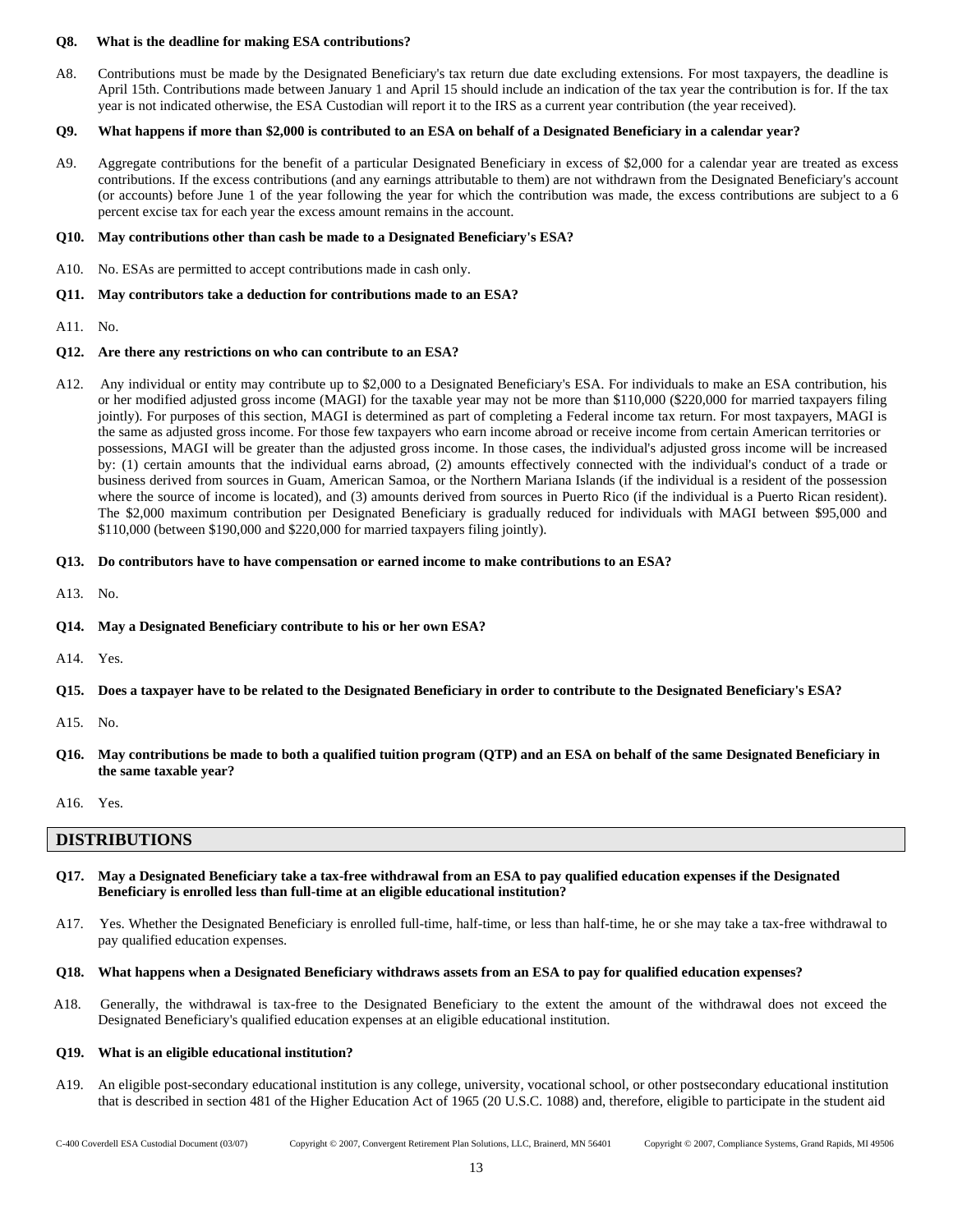programs administered by the Department of Education. This category includes virtually all accredited public, nonprofit, and proprietary (privately owned profit-making) postsecondary institutions. An eligible elementary or secondary school is any public, private, or religious school that provides kindergarten through grade 12 education as determined under state law.

### **Q20. What are "qualified education expenses" for elementary and secondary schools?**

A20. Expenses are qualified that are related to enrollment or attendance such as tuition, books, supplies, equipment, academic tutoring, and special needs services for a special needs beneficiary. In addition, expenses also qualify that are provided by an eligible school in connection with attendance or enrollment such as room and board, uniforms, transportation, supplementary items and services (including extended day programs). Expenses related to the purchase of computer technology, equipment or Internet access qualify if the items are used by the Designated Beneficiary and his or her family during any of the years the Designated Beneficiary is in school. (This does not include expenses for computer software designed for sports, games or hobbies unless the software is predominantly educational in nature.)

#### **Q21. What are "qualified education expenses" for post-secondary schools?**

A21. Expenses are qualified that are related to enrollment or attendance such as tuition and fees, books, supplies, equipment, and special needs services for a special needs beneficiary. In addition, expenses for room and board qualify provided the Designated Beneficiary is at least a half-time student. However, only room and board expenses qualify that do not exceed the greater of (1) the allowance for room and board, as determined by the eligible educational institution, that was included in the cost of attendance (for federal financial aid purposes) for a particular academic period and living arrangement of the student and (2) the actual amount charged if the student is residing in housing owned or operated by the eligible educational institution. Any contribution to a qualified tuition program (QTP) made on behalf of the Designated Beneficiary also is a qualified education expense.

#### **Q22. What is a "half time" student?**

A22. A Designated Beneficiary is a student enrolled "at least half-time" if he or she is enrolled for at least half the full-time academic work load for the course of study the student is pursuing, as determined under the standards of the school where the student is enrolled.

#### **Q23. What happens if a Designated Beneficiary withdraws an amount from an ESA but does not have any qualified education expenses to pay in the taxable year he or she makes the withdrawal?**

- A23. Generally, if a Designated Beneficiary withdraws an amount from an ESA and does not have any qualified education expenses during the taxable year, a portion of the distribution is taxable. The portion subject to income taxes is the portion that represents earnings that have accumulated tax-free in the account. The taxable portion of the distribution is also subject to a 10 percent tax penalty unless an exception applies. The most common exceptions are listed below. See IRS Publication 970 for additional exceptions.
	- a. The withdrawal is paid to the estate of the Designated Beneficiary within 30 days of his or her death;
	- b. The withdrawal is paid to the Designated Beneficiary due to his or her disability; or
	- c. The withdrawal is equal to or less than the amount of a scholarship or other tax-free educational assistance received by the Designated Beneficiary.

# **Q24. Is the distribution from an ESA taxable if the distribution is contributed to another ESA?**

A24. Any amount distributed from an ESA and rolled over or transferred to another ESA for the benefit of the same Designated Beneficiary or certain members of the Designated Beneficiary's family is not taxable. An amount is rolled over if it is paid to another ESA on a date within 60 days after the date of the distribution. Members of the Designated Beneficiary's family include the Designated Beneficiary's spouse, children and their descendants, stepchildren and their descendants, siblings and their children, stepbrothers and stepsisters, parents and grandparents, stepparents, and spouses of all the foregoing. In addition, family members include first cousins, father-in-law, and mother-inlaw. The \$2,000 annual ESA contribution limit does not apply to these rollover contributions. For example, an older brother who has \$2,000 left in his ESA after he graduates from college can roll over the full \$2,000 balance to an ESA for his younger sister who is still in high school without paying any tax on the transfer.

#### **Q25. What happens to the assets remaining in an ESA after the Designated Beneficiary finishes his or her postsecondary education?**

A25. There are two options. The amount remaining in the account may be withdrawn for the Designated Beneficiary. The Designated Beneficiary will be subject to both income tax and the additional 10 percent penalty tax on the portion of the amount withdrawn that represents earnings if the Designated Beneficiary does not have any qualified education expenses in the same taxable year he or she makes the withdrawal. Alternatively, if the amount in the designated beneficiary's ESA is withdrawn and rolled over or transferred to another ESA for the benefit of a member of the Designated Beneficiary's family, the amount rolled over or transferred will not be taxable. No distributions are required until the Designated Beneficiary attains age 30. Please see  $\overline{Q}$  & A 28 for more information.

#### **Q26. Rather than rolling or transferring the money from one ESA to another, may the Designated Beneficiary of the account be changed from one Designated Beneficiary to another without triggering a tax?**

A26. Yes, provided: (1) the terms of the particular trust or custodial account permit a change in the Designated Beneficiaries (each trustee or custodian will control whether options like this one are available in the accounts they offer), and (2) the new Designated Beneficiary is a member of the previous Designated Beneficiary's family and has not attained age 30.